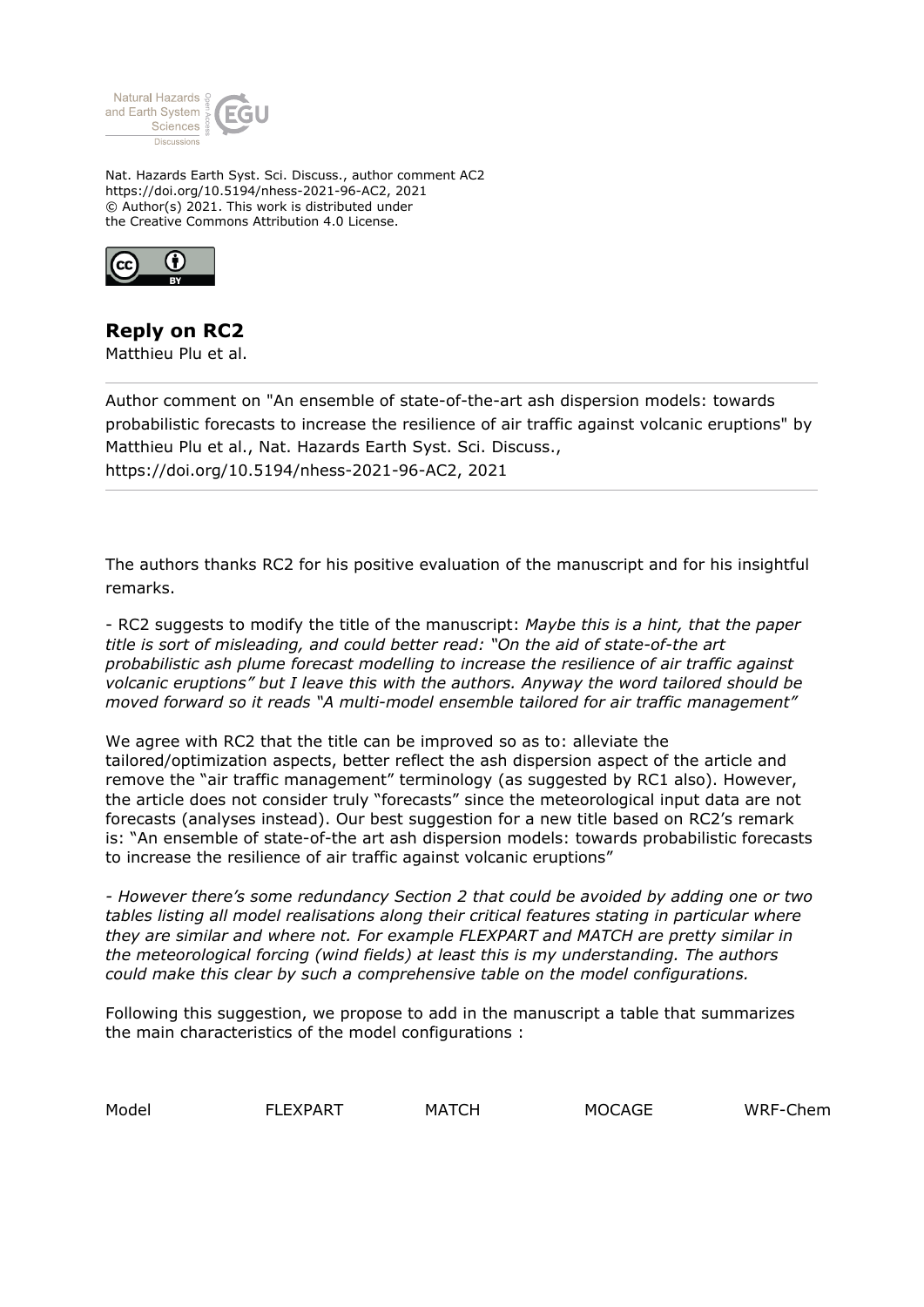| Version                             | 9                                                                                                                         | 6.0                                                                                        | 2018                                                                                                                                                                                                         | 4.2                                                                                                                                                                               |
|-------------------------------------|---------------------------------------------------------------------------------------------------------------------------|--------------------------------------------------------------------------------------------|--------------------------------------------------------------------------------------------------------------------------------------------------------------------------------------------------------------|-----------------------------------------------------------------------------------------------------------------------------------------------------------------------------------|
| Horizontal<br>resolution            | n/a (Lagrangian<br>model)                                                                                                 | $0.1^{\circ}$                                                                              | $0.2^{\circ}$                                                                                                                                                                                                | $0.1^\circ$                                                                                                                                                                       |
| Vertical resolution                 | n/a (Lagrangian<br>model)                                                                                                 | 45 vertical levels                                                                         | 47 vertical hybrid<br>sigma-pressure<br>levels from the<br>surface up to 5~hPa                                                                                                                               | 47 vertical levels                                                                                                                                                                |
| Simulated time<br>period            | 10 to 20 May                                                                                                              | 10 to 20 May                                                                               | 10 to 20 May                                                                                                                                                                                                 | 4 to 20 May                                                                                                                                                                       |
| Meteorological input ECMWF analyses | and forecasts at 3<br>hourly step                                                                                         | <b>ECMWF</b> analyses<br>and forecasts at 3<br>hourly step                                 | ARPEGE 6-hourly<br>analyses,<br>interspersed with<br>3-hours forecasts                                                                                                                                       | WRF meteorology<br>using ECMWF<br>analysis as initial<br>condition, and<br><b>ECMWF 6-hourly</b><br>analyses,<br>interspersed with<br>3-hours forecasts as<br>boundary conditions |
| Fine ash size bins                  | Centred at 4 (bin<br>3), 10 (bin 4), 12<br>(bin 5), 14 (bin 6), (2.5-10 mum).<br>16 (bin 7), 18 (bin<br>8), 25 (bin 9) µm | <b>Bulk description</b><br>1), 6 (bin 2), 8 (bin physically regarded<br>as coarse fraction | 0.98 to $1.95 \,\mu m$<br>(bin 1), 1.95 to<br>$3.91 \,\mu m$ (bin 2),<br>3.91 to 7.81 µm<br>(bin 3), 7.81 to<br>15.63 $\mu$ m (bin 4),<br>15.63 to 31.25 µm<br>(bin 5), and 31.25<br>to $62.5 \mu m$ (bin 6) | $<$ 3.91 µm (3.5 %),<br>3.91 to 7.81 µm<br>$(5.0 %)$ , 7.81 to<br>15.62 µm (8.0 %),<br>15.62 to 31.25 µm<br>(11.0 %                                                               |